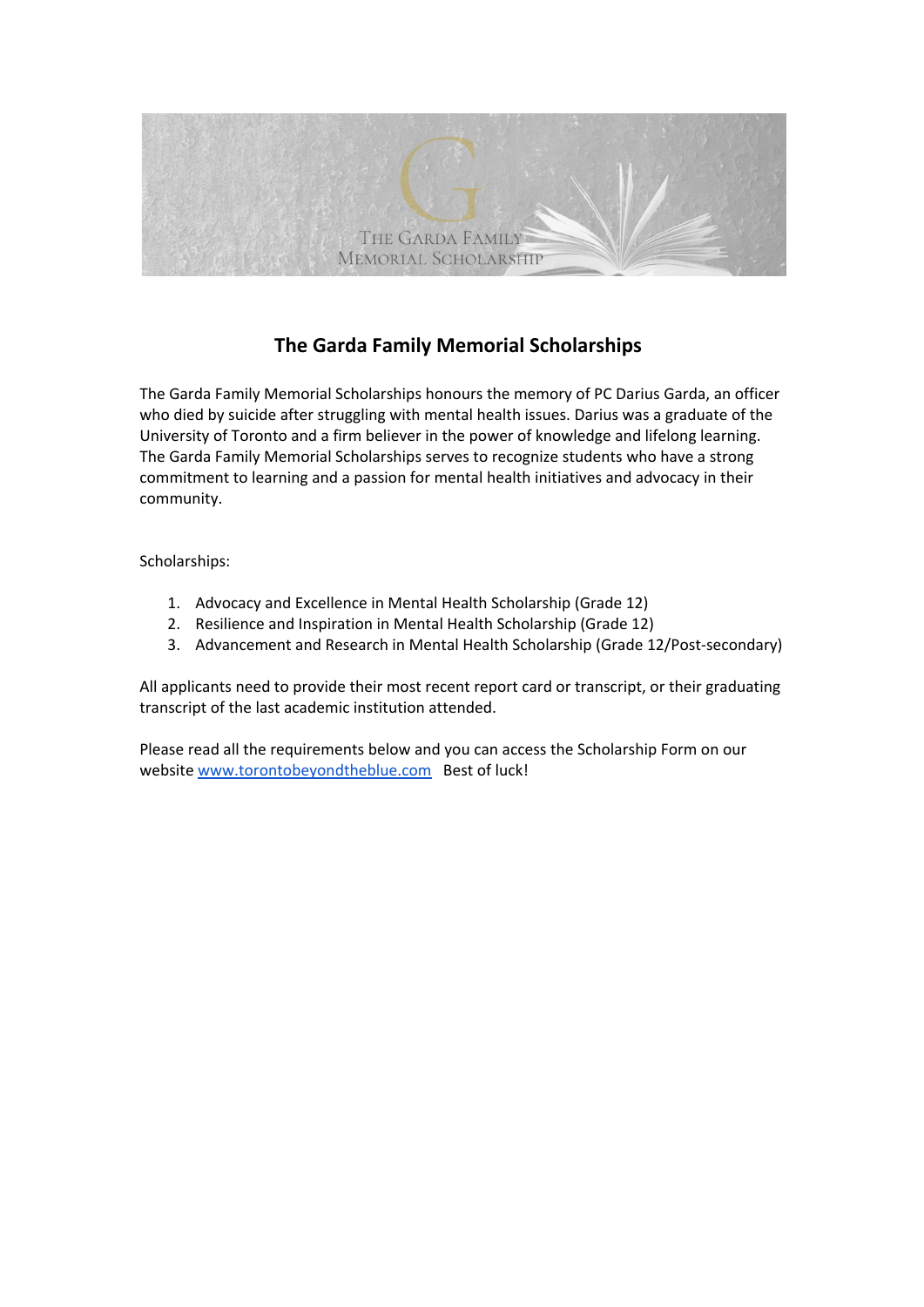#### **1. Advocacy and Excellence in Mental Health Scholarship**

Mental illness affects each and every one of us in one way or another. This scholarship is for Toronto students who are championing mental health initiatives within their school or community. This scholarship will provide students with financial support to pursue post-secondary education and celebrate efforts to reduce stigma.

## **Where Tenable**

To be used for any educational institution within Canada **Field of Study** Unrestricted **Value** \$1,000 X 1 **Apply** Online application available at [www.torontobeyondtheblue.com](https://www.torontobeyondtheblue.com/)

## **Eligibility**

Open to students who have organized mental health initiatives within their school or community.

Candidates must be Canadian Citizens or Permanent Residents registered in Grade 12 and completing the requirements of a high school diploma that will qualify them for a post-secondary education. Open to recipients who will be attending an accredited Canadian post-secondary institution offering a degree, diploma or certificate upon completion.

Applicants are required to submit an original essay describing their current involvement in mental health initiatives and the impact within their school or community. The essay must be no more than 700 words.

Applicants are requested to submit at least one (1) letter of reference, preferably from a school official or community member who is well aware of the applicant's initiatives and character.

## **Selection & Payment**

Selection will be based on essay and reference letter. Selection will be made by the Toronto Beyond the Blue Selection Committee and may include the donor. Recipients will be notified by June. The recipient must be registered at an accredited Canadian institution within 12 months of notification to claim the award. Payment is made directly to the post-secondary institution upon proof of registration.

## **Deadline: April 30**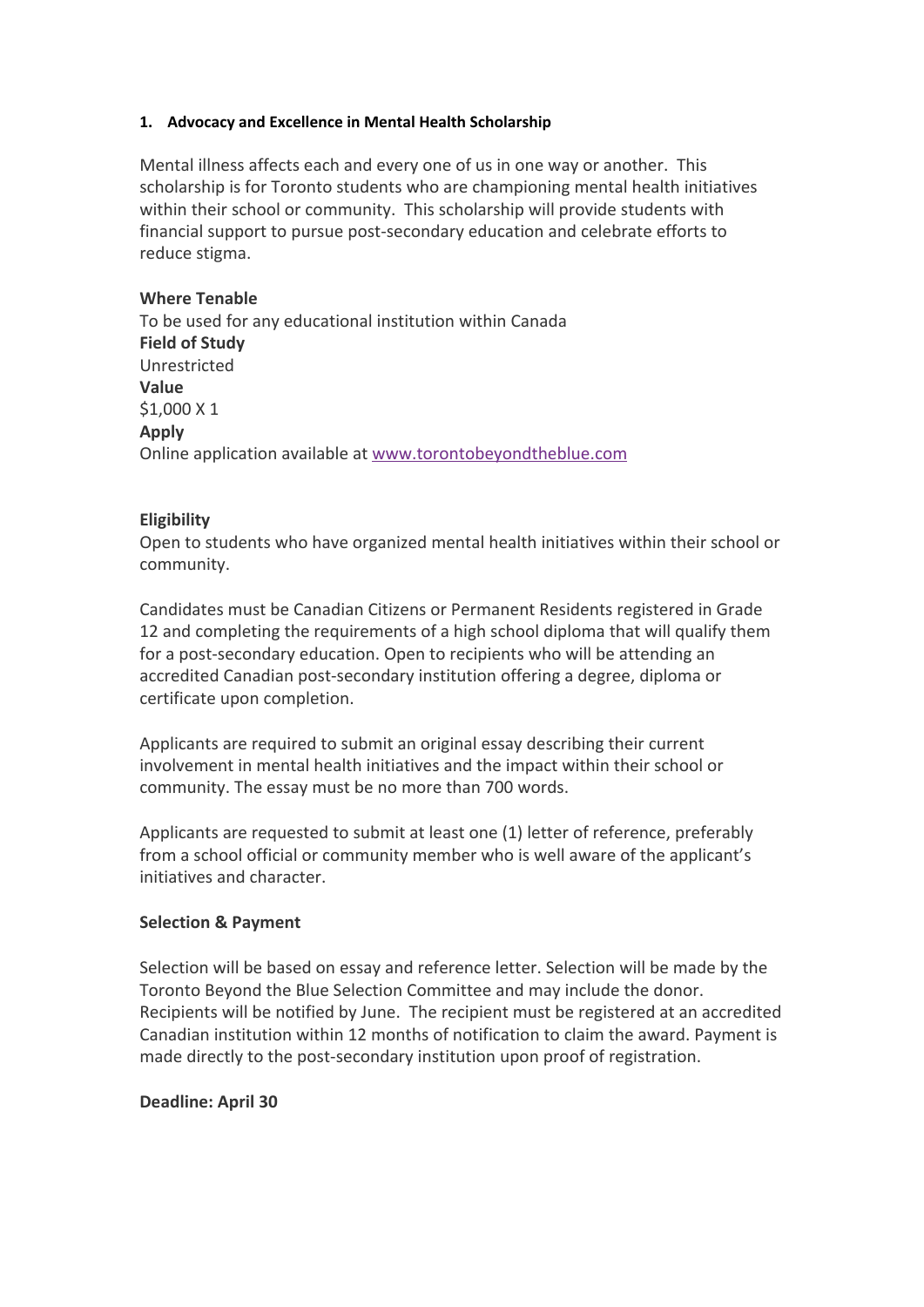#### **2. Resilience and Inspiration in Mental Health Scholarship**

Mental illness affects each and every one of us in one way or another. This scholarship is for Toronto students who have struggled or are struggling with their mental health, or is a mental health caregiver. This scholarship will provide students with financial support to pursue post-secondary education and celebrate their resilience.

## **Where Tenable**

To be used for any educational institution within Canada **Field of Study** Unrestricted **Value** \$1,000 X 1 **Apply** Online application available at [www.torontobeyondtheblue.com](https://www.torontobeyondtheblue.com/)

## **Eligibility**

Open to students who have struggled or are struggling with their mental health. Open to mental health caregivers who are supporting someone struggling with their mental health.

Candidates must be Canadian Citizens or Permanent Residents registered in Grade 12 and completing the requirements of a high school diploma that will qualify them for a post-secondary education. Open to recipients who will be attending an accredited Canadian post-secondary institution offering a degree, diploma or certificate upon completion.

Applicants are required to submit an original essay describing their personal mental health journey and/or goals for the future, and/or how they have helped and supported a loved one with their mental health. The essay must be no more than 700 words.

Applicants are requested to submit at least one (1) letter of reference, preferably from a school official or community member who is well aware of the applicant's efforts and character.

## **Selection & Payment**

Selection will be based on essay and reference letter. Selection will be made by the Toronto Beyond the Blue Selection Committee and may include the donor. Recipients will be notified by June. The recipient must be registered at an accredited Canadian institution within 12 months of notification to claim the award. Payment is made directly to the post-secondary institution upon proof of registration.

## **Deadline: April 30**